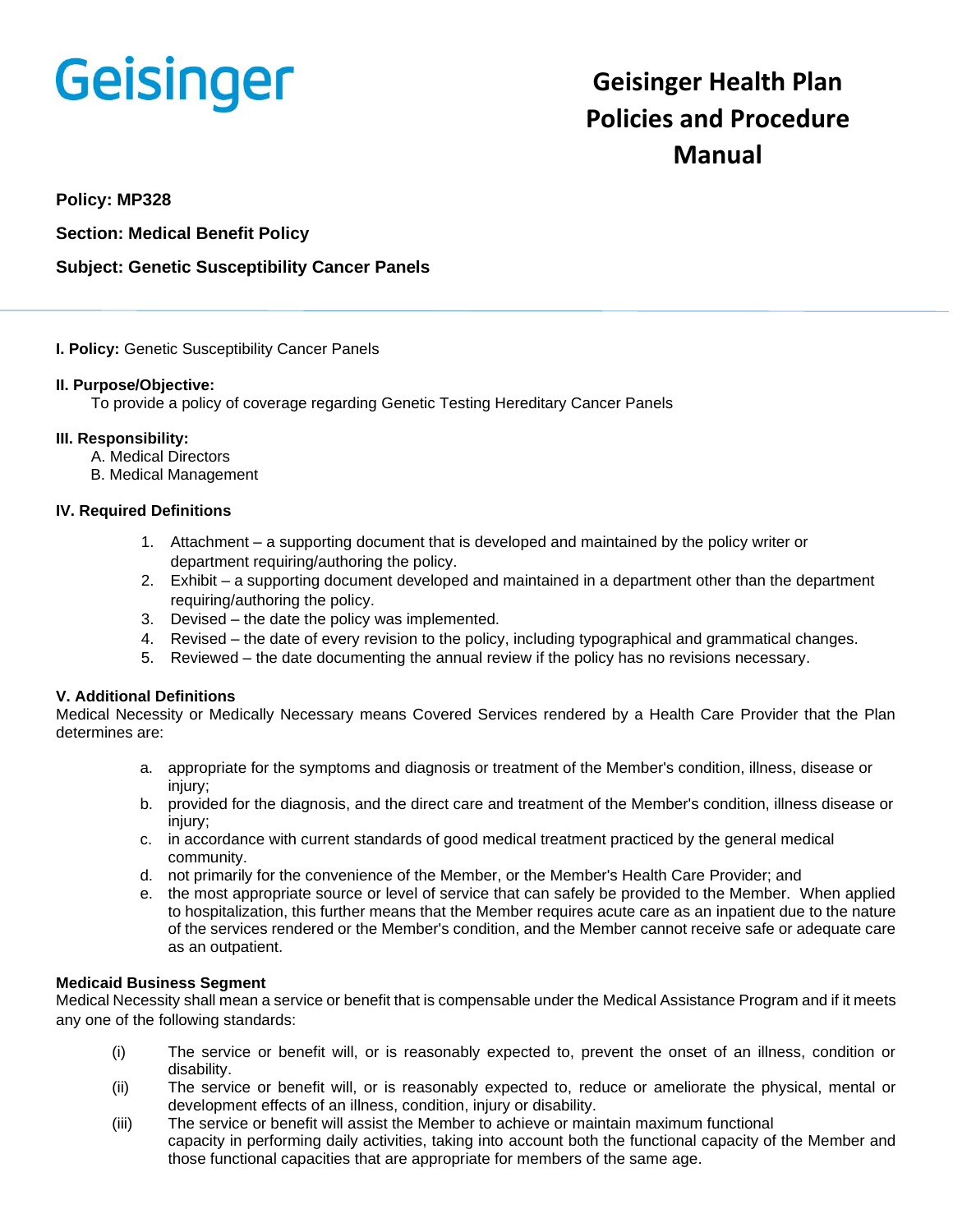**DESCRIPTION:** Hereditary cancer syndromes are a group of disorders in which the presence of one or a combination of gene variants have been shown to increase the risk for the development of specific cancers. genetic cancer susceptibility panel testing using next generation sequencing will be considered to be medically necessary when the medical criteria outlined in this policy are met.

# **INDICATIONS: REQUIRES PRIOR AUTHORIZATION BY A PLAN MEDICAL DIRECTOR OR DESIGNEE**

For members presenting with clinical features and/or has a family history consistent with a hereditary cancer syndrome related to BRCA, please refer to **MP097 Genetic Testing for BRCA1 or BRCA2 for Breast or Ovarian Cancer**

For members presenting with clinical features and/or has a family history consistent with a hereditary cancer syndrome related to Lynch syndrome and Familial Adenomatous Polyposis, please refer to **MP098 Genetic Testing Related to Colorectal Cancer**

Genetic testing with a multi-gene cancer panel is considered medically necessary in members who have previously tested negative or indeterminate for the high penetrance genes that are most likely to explain the personal or family history of when **ALL of the following** criteria are met:

- The suspected hereditary cancer syndrome(s) can be diagnosed by one or more of the genes included in the requested hereditary cancer panel; **and**
- The results of testing will directly impact the member's clinical management; **and**
- The member's personal and family history has been evaluated by a non-lab employed genetic counselor or a nonlab employed adequately trained health care professional, and the pedigree analysis is suggestive of an inherited susceptibility that can be diagnosed by testing of one or more genes included in the specific hereditary cancer panel including **at least one of the following**:
	- o A personal history of at least two different cancers
	- o A personal history of cancer diagnosed at age 40 or younger
	- $\circ$  A personal history of cancer and at least one first, second- or third-degree blood relative with a cancer associated with Lynch Syndrome (i.e., brain, colorectal, endometrial, gastric, ovarian, pancreatic, renal, small intestine, or ureter cancers, sebaceous adenomas, or sebaceous carcinomas)
	- $\circ$  At least one first, second, or third-degree blood relative diagnosed with breast, ovarian, prostate or pancreatic cancer at age 40 or younger
	- $\circ$  At least three first, second, or third-degree blood relative on the same side of the family diagnosed with any cancer

#### **Genetic testing is appropriate only when offered in a setting where a licensed or certified genetic counselor\* or adequately trained health care professional is able to provide appropriate pre- and post-test genetic counseling, and medical necessity is supported by ALL of the following criteria:**

- 1. The information is needed to adequately assess risk in the member; **and**
- 2. The information will be used in the immediate care plan of the member; **and**
- 3. Pedigree analysis establishes that the insured individual is in a high-risk group for the disease; **or**
- 4. Clinical presentation of symptomology is evident and diagnosis cannot be established with conventional evaluation testing.

\*A genetic counselor is considered by the Plan to be qualified if the following are met:

- M.S. or Ph.D. degree from a genetic counseling program approved/ certified by the American Board of Genetic Counseling or the American Board of Medical Genetics
- *<u>oral control of the state of the state of the state of the state of the state of the state of the state of the state of the state of the state of the state of the state of the state of the state of the state of the stat*</u>
- Board certified or board qualified/eligible in the orderly process of obtaining board certification by the American Board of Genetic Counseling or American Board of Medical Genetics

#### **and**

• Proof of current competence and demonstrated ability (minimum of two years recent and continual experience within the past three years).

**EXCLUSIONS:** Multi-gene hereditary cancer panels (including, but not limited to MI CancerSeek, etc) are unproven and not medically necessary for general population screening, and all other indications not meeting the criteria outlined in this policy.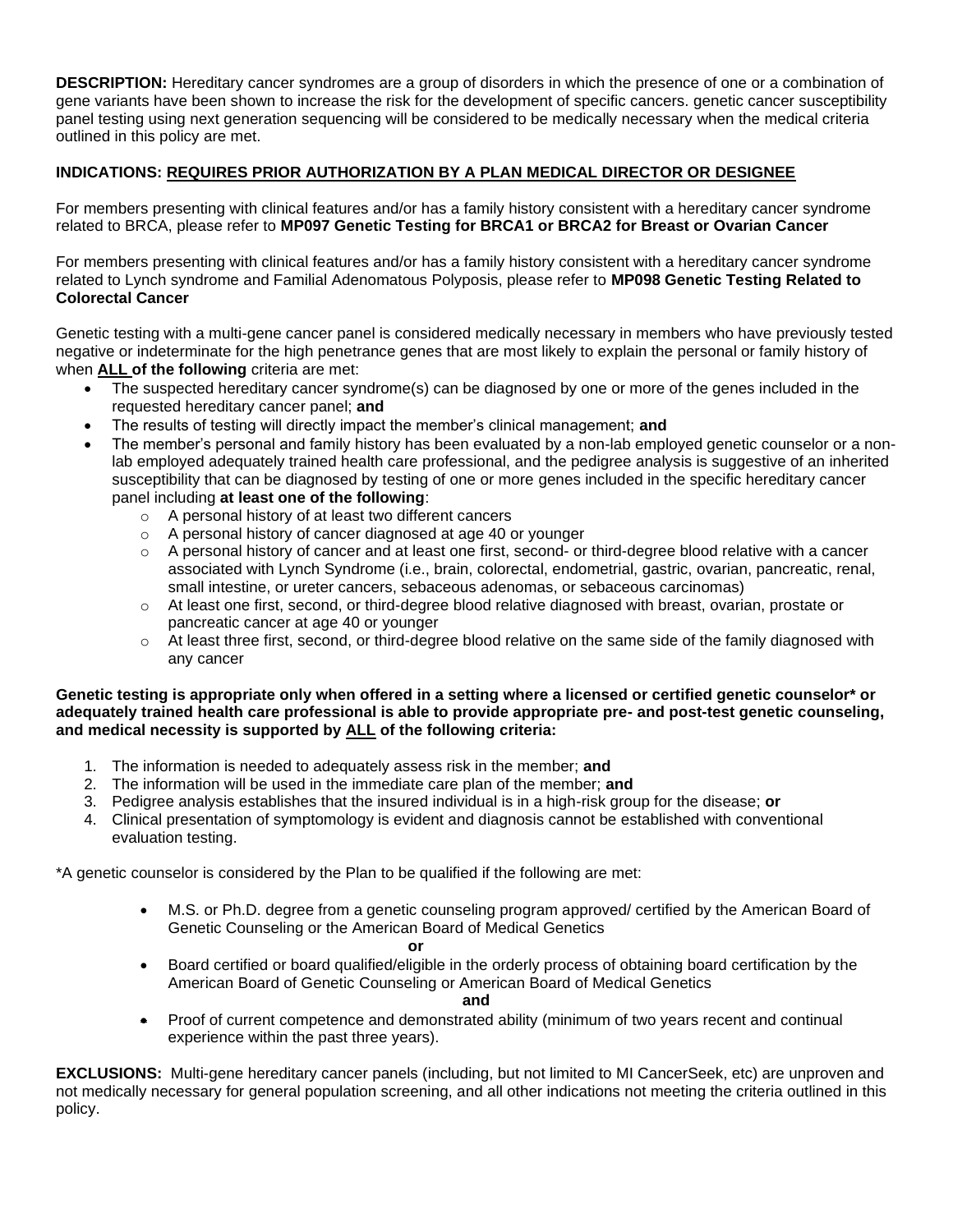**Note: A complete description of the process by which a given technology or service is evaluated and determined to be experimental, investigational or unproven is outlined in MP 15 - Experimental Investigational or Unproven Services or Treatment.**

# **CODING ASSOCIATED WITH: Genetic Susceptibility Cancer Panel**

*The following codes are included below for informational purposes and may not be all inclusive. Inclusion of a procedure or device code(s) does not constitute or imply coverage nor does it imply or guarantee provider reimbursement. Coverage is determined by the member specific benefit plan document and any applicable laws regarding coverage of specific services. Please note that per Medicare coverage rules, only specific CPT/HCPCS Codes may be covered for the Medicare Business Segment. Please consult the CMS website at www.cms.gov or the local Medicare Administrative Carrier (MAC) for more information on Medicare coverage and coding requirements.*

- 0101U Hereditary colon cancer disorders (e.g., Lynch syndrome, PTEN hamartoma syndrome, Cowden syndrome, familial adenomatosis polyposis), genomic sequence analysis panel utilizing a combination of NGS, Sanger, MLPA, and array CGH, with MRNA analytics to resolve variants of unknown significance when indicated (15 genes [sequencing and deletion/duplication], EPCAM and GREM1 [deletion/duplication only]) [hereditary®, Ambry Genetics®, Ambry Genetics]
- 0102U Hereditary breast cancer-related disorders (e.g., hereditary breast cancer, hereditary ovarian cancer, hereditary endometrial cancer), genomic sequence analysis panel utilizing a combination of NGS, Sanger, MLPA, and array CGH, with MRNA analytics to resolve variants of unknown significance when indicated (17 genes [sequencing and deletion/duplication]) [BreastNext®, Ambry Genetics®, Ambry Genetics]
- 0103U Hereditary ovarian cancer (e.g., hereditary ovarian cancer, hereditary endometrial cancer), genomic sequence analysis panel utilizing a combination of NGS, Sanger, MLPA, and array CGH, with MRNA analytics to resolve variants of unknown significance when indicated (24 genes [sequencing and deletion/duplication], <i>EPCAM</i> [deletion/duplication only]) [OvaNext®, Ambry Genetics®, Ambry Genetics]
- 0104U Hereditary pan cancer (e.g., hereditary breast and ovarian cancer, hereditary endometrial cancer, hereditary colorectal cancer), genomic sequence analysis panel utilizing a combination of NGS, Sanger, MLPA, and array CGH, with MRNA analytics to resolve variants of unknown significance when indicated (32 genes [sequencing and deletion/duplication], EPCAM and GREM1 [deletion/duplication only]) [CancerNext®, Ambry Genetics®, Ambry Genetics]
- 0129U hereditary breast cancer related disorders (eg, hereditary breast cancer, hereditary ovarian cancer. hereditary endometrial cancer) genomic sequence analysis and deletion/duplication analysis panel (ATM, BRCA1, BRCA2, CDH1, CHEK2, PALB2, PTEN and TP53)
- 0130U Hereditary colon cancer disorders (e.g., Lynch syndrome, PTEN hamartoma syndrome, Cowden syndrome, familial adenomatosis polyposis), targeted mRNA sequence analysis panel (APC, CDH1, CHEK2, MLH1, MSH2, MSH6, MUTYH, PMS2, PTEN, and TP53)
- 0131U Hereditary breast cancer-related disorders (e.g., hereditary breast cancer, hereditary ovarian cancer, hereditary endometrial cancer), targeted mRNA sequence analysis panel (13 genes)
- 0132U Hereditary ovarian cancer-related disorders (e.g., hereditary breast cancer, hereditary ovarian cancer, hereditary endometrial cancer), targeted mRNA sequence analysis panel (17 genes)
- 0133U Hereditary prostate cancer-related disorders, targeted mRNA sequence analysis panel (11 genes)
- 0134U Hereditary pan cancer (e.g., hereditary breast and ovarian cancer, hereditary endometrial cancer, hereditary colorectal cancer), targeted mRNA sequence analysis panel (18 genes)
- 0135U Hereditary gynecological cancer (e.g., hereditary breast and ovarian cancer, hereditary endometrial cancer, hereditary colorectal cancer), targeted mRNA sequence analysis panel (12 genes)
- 0160U MSH6 (mutS homolog 6) (eg, hereditary colon cancer, Lynch syndrome) mRNA sequence analysis
- 0161U PMS2 (PMS1 homolog 2, mismatch repair system component) (eg, hereditary non-polyposis colorectal cancer, Lynch syndrome) mRNA sequence analysis
- 0162U Hereditary colon cancer (Lynch syndrome), targeted mRNA sequence analysis panel (MLH1, MSH2, MSH6, PMS2)
- 0171U Targeted genomic sequence analysis panel, acute myeloid leukemia, myelodysplastic syndrome, and myeloproliferative neoplasms, DNA analysis, 23 genes, interrogation for sequence variants, rearrangements and minimal residual disease, reported as presence/absence MyMRD® NGS Panel RNAinsight™ for GYNPlus®, Ambry Genetics
- 0211U Oncology (pan-tumor), DNA and RNA by next-generation sequencing, utilizing formalin-fixed paraffin-embedded tissue, interpretative report for single nucleotide variants, copy number alterations, tumor mutational burden, and microsatellite instability, with therapy association (CARIS MI CancerSeek)
- 81432 Hereditary Breast Cancer-related disorders (e.g., hereditary Breast Cancer, hereditary ovarian cancer, hereditary endometrial cancer); genomic sequence analysis panel, must include sequencing of at least 10 genes, always including BRCA1, BRCA2, CDH1, MLH1, MSH2, MSH6, PALB2, PTEN, STK11, and TP53
- 81433 Hereditary Breast Cancer-related disorders (e.g., hereditary Breast Cancer, hereditary ovarian cancer, hereditary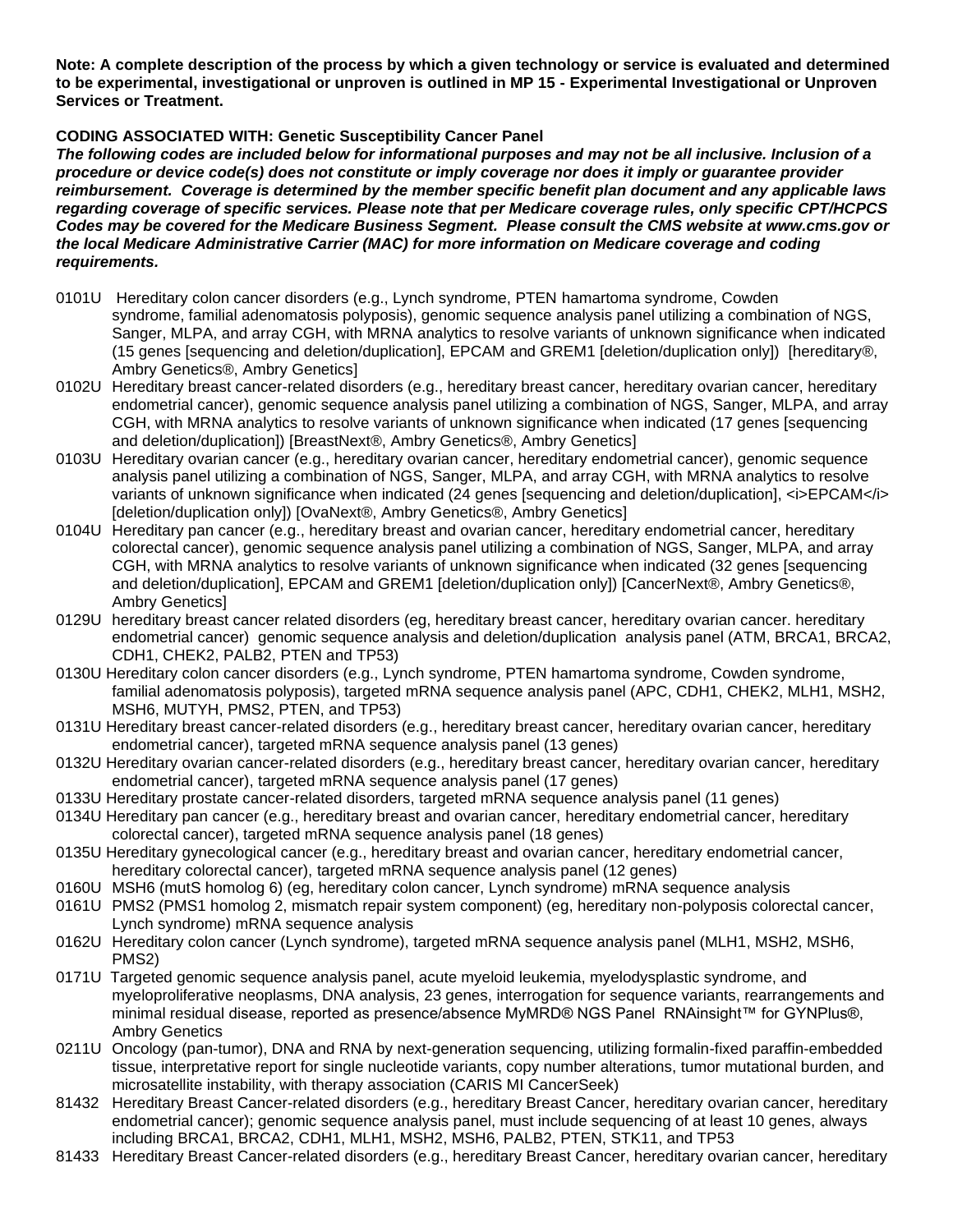endometrial cancer); duplication/deletion analysis panel, must include analyses for BRCA1, BRCA2, MLH1, MSH2, and STK11

- 81435 Hereditary colon cancer disorders (e.g., Lynch syndrome, PTEN hamartoma syndrome, Cowden syndrome, familial adenomatosis polyposis); genomic sequence analysis panel, must include sequencing of at least 10 genes, including APC, BMPR1A, CDH1, MLH1, MSH2, MSH6, MUTYH, PTEN, SMAD4, and STK11
- 81436 Hereditary colon cancer disorders (e.g., Lynch syndrome, PTEN hamartoma syndrome, Cowden syndrome, familial adenomatosis polyposis); duplication/deletion analysis panel, must include analysis of at least 5 genes, including MLH1, MSH2, EPCAM, SMAD4, and STK11
- 81437 Hereditary neuroendocrine tumor disorders (e.g., medullary thyroid carcinoma, parathyroid carcinoma, malignant pheochromocytoma or paraganglioma); genomic sequence analysis panel, must include sequencing of at least 6 genes, including MAX, SDHB, SDHC, SDHD, TMEM127, and VHL
- 81438 Hereditary neuroendocrine tumor disorders (e.g., medullary thyroid carcinoma, parathyroid carcinoma, malignant pheochromocytoma or paraganglioma); duplication/deletion analysis panel, must include analyses for SDHB, SDHC, SDHD, and VHL

Current Procedural Terminology (CPT®) © American Medical Association: Chicago, IL

# **LINE OF BUSINESS:**

**Eligibility and contract specific benefits, limitations and/or exclusions will apply. Coverage statements found in the line of business specific benefit document will supersede this policy. For Medicare, applicable LCD's and NCD's will supercede this policy. For PA Medicaid Business segment, this policy applies as written.**

#### **REFERENCES:**

Crawford B, Adams SB, Sittler T, et al. Multi-gene panel testing for hereditary cancer predisposition in unsolved high-risk breast and ovarian cancer patients. Breast Cancer Research and Treatment. 2017;163(2):383-390.

Lincoln SE, Kobayashi Y, Anderson MJ, et al. A Systematic Comparison of Traditional and Multigene Panel Testing for Hereditary Breast and Ovarian Cancer Genes in More Than 1000 Patients. J Mol Diagn. 2015 Sep;17(5):533-44.

Gardner SA, Weymouth KS, Kelly WS, et al. Evaluation of a 27-gene inherited cancer panel across 630 consecutive patients referred for testing in a clinical diagnostic laboratory. Hereditary Cancer in Clinical Practice. 2018;16:1. doi:10.1186/s13053-017-0083-8.

Babic B, Patel D, Aufforth R, et al. Pediatric patients with pheochromocytoma and paraganglioma should have routine preoperative genetic testing for common susceptibility genes in addition to imaging to detect extra-adrenal and metastatic tumors. Surgery. 2017 Jan;161(1):220-227.

Parsons DW, Roy A, Yang Y, et al. Diagnostic Yield of Clinical Tumor and Germline Whole-Exome Sequencing for Children With Solid Tumors. JAMA Oncol. 2016;2(5):616–624.

Zhang, J. et al. Germline Mutations in Predisposition Genes in Pediatric Cancer. N Engl J Med. 2015 Dec 10;373(24):2336-2346.

Achatz MI, Porter CC, Brugières L, et al. Cancer Screening Recommendations and Clinical Management of Inherited Gastrointestinal Cancer Syndromes in Childhood. Clin Cancer Res. 2017 Jul 1;23(13):e107-e114.

Nguyen KA, Syed JS, Espenschied CR, et al. Advances in the diagnosis of hereditary kidney cancer: Initial results of a multigene panel test. Cancer. 2017 Nov 15;123(22):4363-4371.

Pilié PG, Johnson AM, Hanson KL, et al. Germline genetic variants in men with prostate cancer and one or more additional cancers. Cancer. 2017 Oct 15;123(20):3925-3932.

Druker H, Zelley K, McGee RB, et al. Genetic counselor recommendations for cancer predisposition evaluation and surveillance in the pediatric oncology patient. Clin Cancer Res 2017;23.

Rosenthal ET, Bernhisel R, Brown K, et al. Clinical testing with a panel of 25 genes associated with increased cancer risk results in a significant increase in clinically significant findings across a broad range of cancer histories. Cancer Genet. 2017 Dec;218-219:58-68.

Hermel DJ, McKinnon WC, Wood ME, et al. Multi-gene panel testing for hereditary cancer susceptibility in a rural Familial Cancer Program. Fam Cancer. 2017 Jan;16(1):159-166.